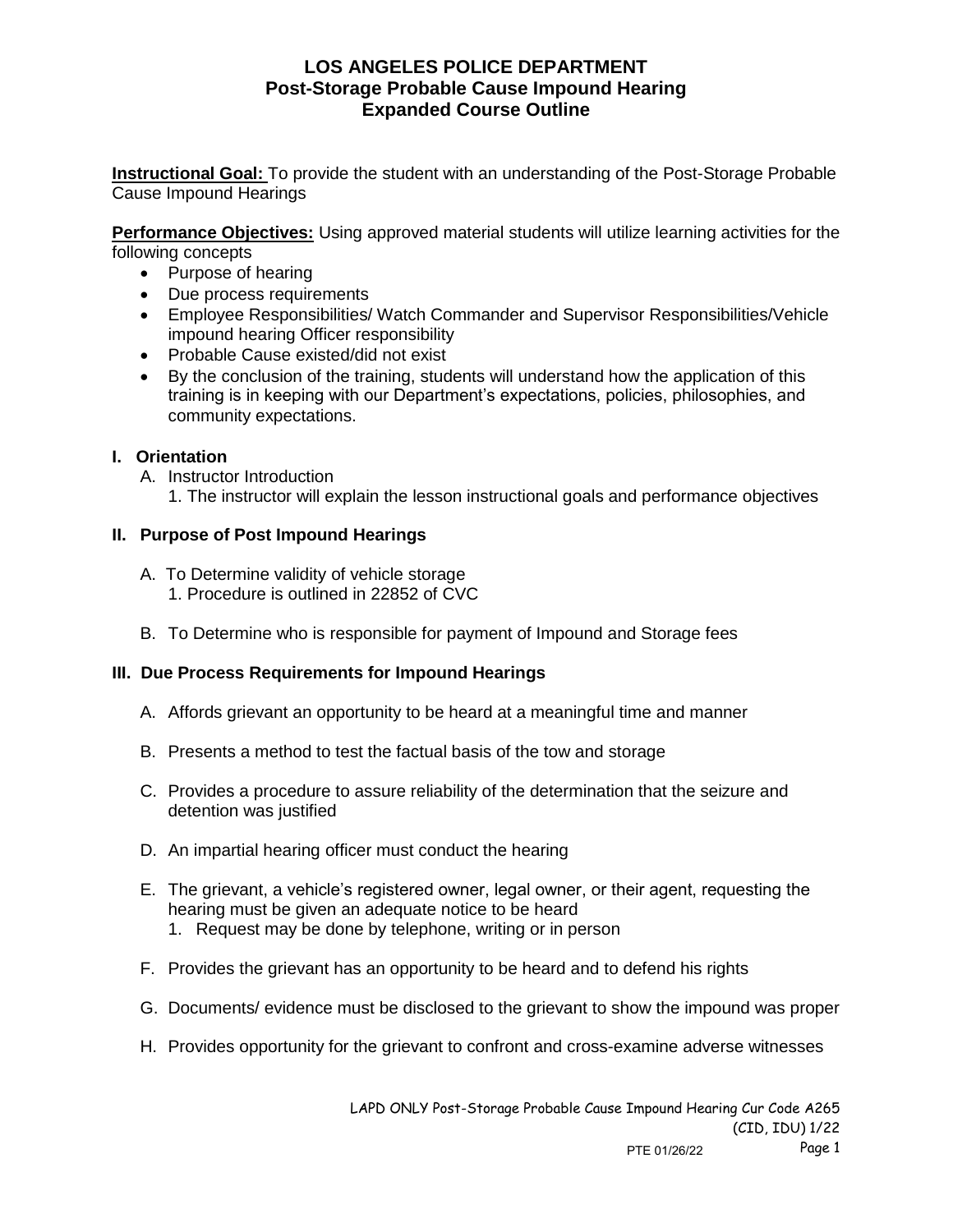# **LOS ANGELES POLICE DEPARTMENT Post-Storage Probable Cause Impound Hearing Expanded Course Outline**

### **IV. Department Employee's responsibility of citizen inquiries**

- A. Determine if vehicle was impounded by department employee
	- 1. If impounded from **within** employee's area/ division, refer the vehicle owner to the watch commander or designated supervisor
	- 2. If impounded from **outside** employee's area / division, refer the vehicle owner to appropriate area/ division
	- 3 . If outside agency impounded vehicle, refer to the agency for hearing
		- a. Department of Transportation (DOT) supervisors responsible for hearing of any vehicle impounded by DOT
			- (1).Recovered stolen vehicle is the exception

## **V. Department Watch Commander / Supervisor Responsibility**

- A. Obtain copy of vehicle report
- B. Confirm the hearing request is with the 10-day limit
	- 1. Hearing may be provided beyond 10-day limit if in best interest of Dept. and public
- C. Schedule hearing within 48 hours excluding weekends and holidays
	- 1. The 48-hour time from may be waived by the mutual agreement of the grievant supervisor
		- a. If time not waived and the Dept fails to provide hearing within 48 hours, the Department pays all fees
		- b. If grievant fails to appear at scheduled hearing, the grievant loses any future right to a hearing

D. Watch commander shall designate a trained, certified impound hearing officer, who neither directed nor approved the impound of vehicle to conduct the hearing

- 1. Hearing must be conducted by a Supervisor
- E. Determine if the grievant wishes to have impounding employee present
	- 1. The grievant has this right
	- 2. Subpoena officer to hearing with Form 16.27.04
	- 3. Failure of impounding employee to appear would necessitate the Dept and City to pay all fees
- F. Advise the grievant to bring copy of the OPG bill if already paid for release of vehicle 1. Grievant can have hearing before or after vehicle was released

### **VI. Vehicle Impound Hearing Officer's Responsibility**

- A. Confirm hearing date, time and location 1.Hearing can be done at station or mutually agreed upon location
- B. Obtain copies of impounding officer's reports